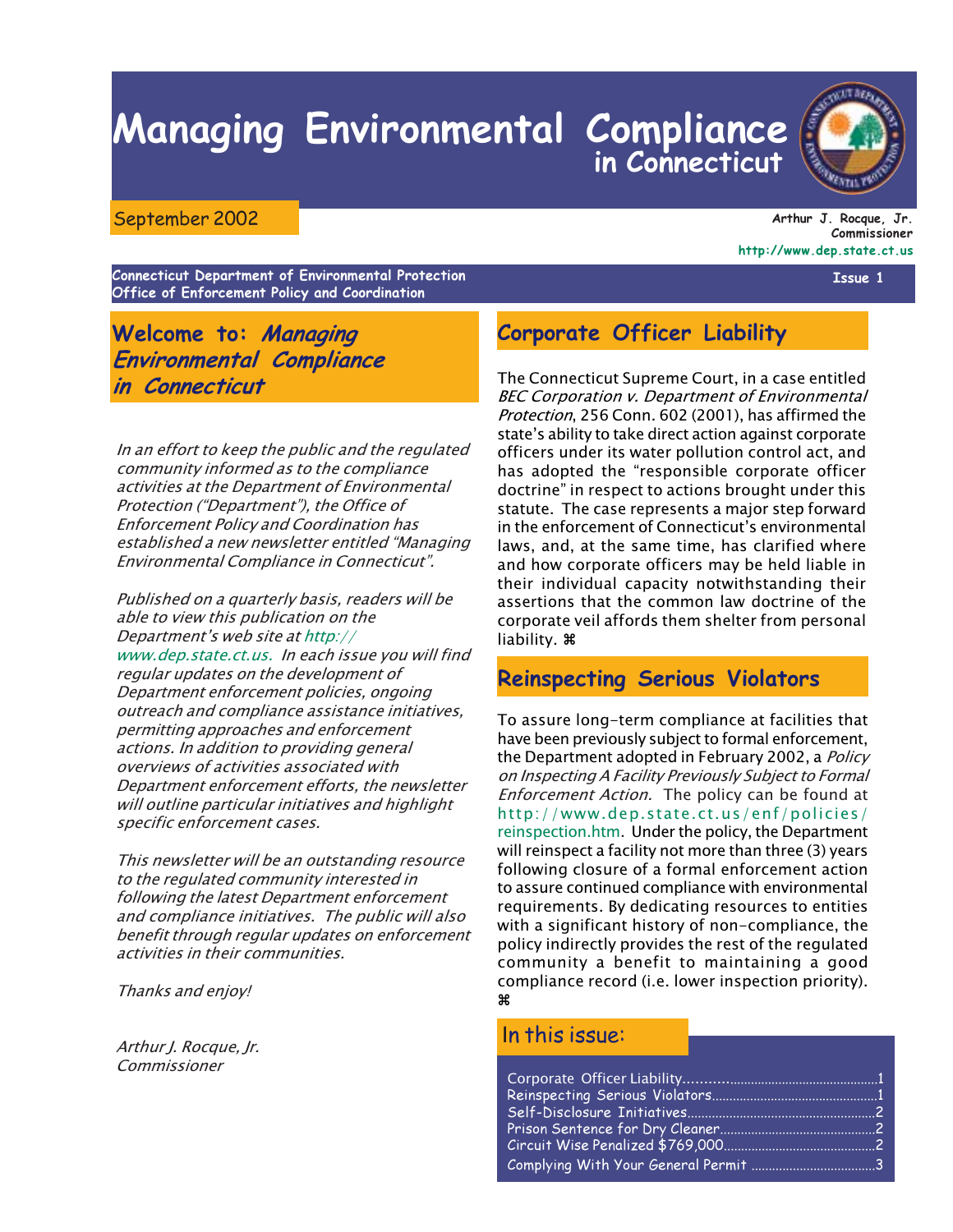# **Self-Disclosure Initiatives**

In 2001 EPA Region I and the New England states launched two initiatives aimed at promoting within the regulated community the self-discovery, disclosure, correction and prevention of violations. The current initiatives are directed at municipal vehicle maintenance facilities and colleges and universities. Participants in the initiatives are much less likely to pay a large fine or face formal enforcement action and, for a limited time, are a low inspection priority for both EPA and the state. In Connecticut, twenty-four municipalities and thirty-three colleges/universities are participating in the self-policing initiatives. Through the initiatives, the Department expects that violations that may have otherwise gone undetected will be disclosed and corrected.

Connecticut's Policy on Incentives for Self-Policing was extended on April 5, 2002 and is available at http://www.dep.state.ct.us/enf/policies/ selfpol.pdf. #

#### Prison Sentence for Dry Cleaner

Michael Rosenberg was sentenced to 18 months imprisonment in May 2002 after pleading quilty in federal court to illegally disposing of two drums of tetrachloroethylene in a wooded area in Farmington and to causing the disposal of tetrachloroethylene waste in the woods adjacent to Avenue Cleaners in Naugatuck.

Rosenberg owned and operated a dry cleaning business named "Avenue Cleaners" located at 428 Rubber Avenue in Naugatuck from approximately August 1995 to August 1999. Several months after Rosenberg discontinued operations at the site, two drums of tetrachloroethylene waste from Avenue Cleaners were found spilling in the woods off Reservoir Road in Farmington. This resulted in contamination of the drinking water wells supplying two nearby homes on Reservoir Road.

The case was jointly investigated by the U.S. Environmental Protection Agency Criminal Investigation Division and Connecticut's Chief State's Attorney's Office, with assistance from the Department of Environmental Protection and the Town of Farmington Police Department.

Rosenberg's sentence includes 18 months imprisonment to be followed by a 3 year term of supervised release. An order of restitution was deferred pending further hearing. Rosenberg faces a potential restitution order of more than \$200,000 to cover clean-up costs. 第

# Circuit-Wise Penalized \$769,000

On March 7, 2002, the Connecticut Department of Environmental Protection ("Department") and Circuit-Wise, Incorporated ("Circuit-Wise") of North Haven finalized agreements in State Superior Court that settle three outstanding lawsuits against the company. The lawsuits had been brought against Circuit-Wise by the State Attorney General on behalf of the Department in response to numerous violations of Connecticut environmental laws in the areas of water pollution control, hazardous waste management, and air pollution control.

The first of the three actions was brought against Circuit-Wise in September 1999 for numerous water pollution control violations including: unpermitted discharges of process wastewaters to the Quinnipiac River and to the Town of North Haven Sewage Treatment Plant, improper operation and maintenance of wastewater treatment facilities, unapproved bypass of wastewater treatment facilities, inadequate spill prevention and control, and discharge of process wastewaters to the Quinnipiac River in violation of permitted effluent limits. Subsequent actions were brought by the State in July 2000 and August 2001 in response to additional environmental violations by the company including: failure to apply for air emissions permits for several process lines, storage of hazardous waste for greater than ninety days, failure to store hazardous waste containers on an impervious surface, failure to maintain adequate separation of incompatible waste materials, failure to properly perform required hazardous waste inspections, and failure to maintain adequate inspection records.

Under three March 7<sup>th</sup> stipulated judgments, Circuit-Wise is required to pay civil penalties totaling \$769,000 for past violations, institute immediate organizational changes to ensure that environmental issues are identified, reported and resolved, and conduct annual environmental compliance audits over the next two years to monitor the effectiveness of the organizational changes and confirm that past violations have been adequately addressed.  $\mathcal$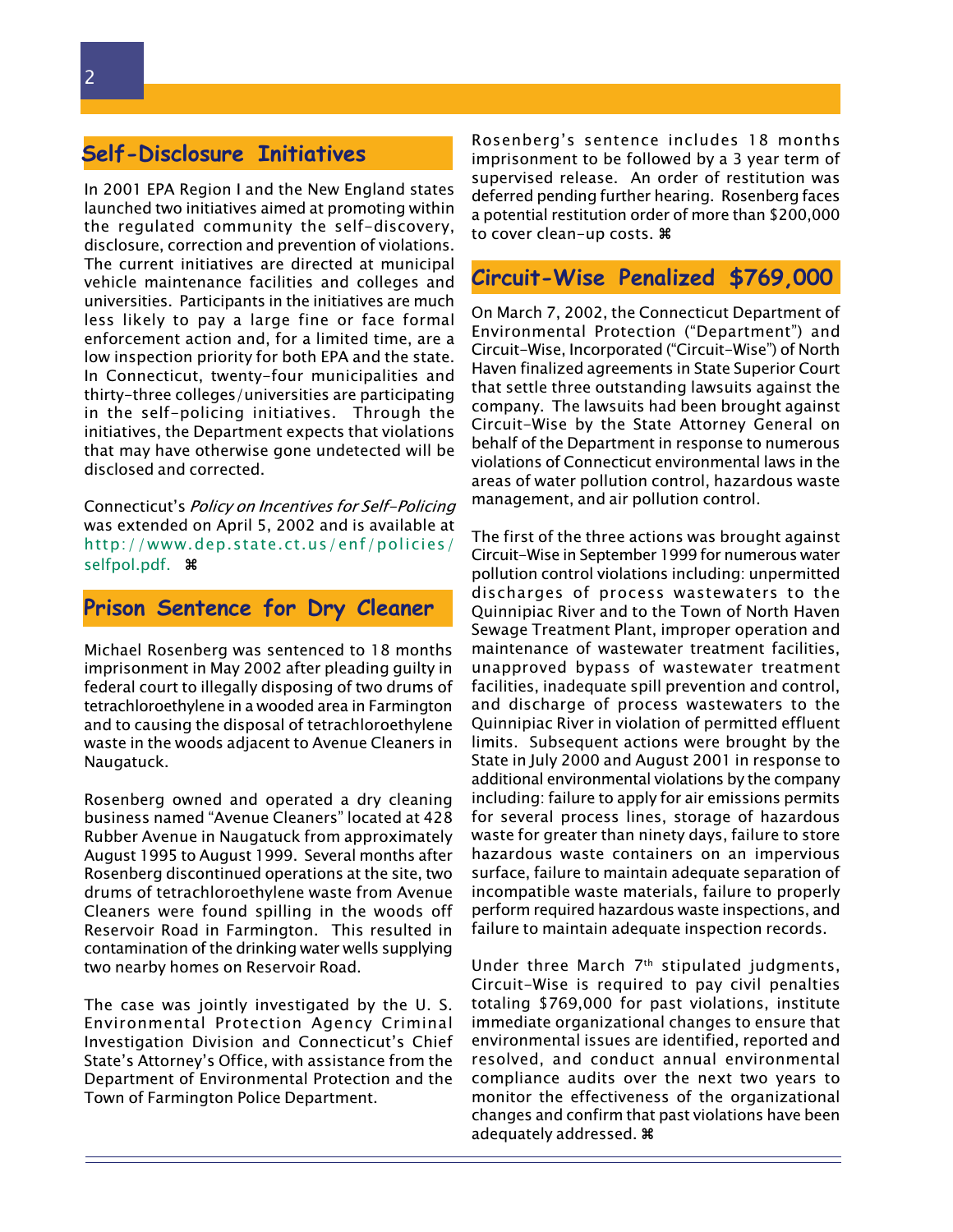# Complying With Your General Permit

To minimize its permit application backlog and to more expeditiously deal with minor activities, the Department has, in the past ten years made a significant investment in the use of general permits. A general permit is a single permit issued by the Department to cover certain activities throughout a prescribed geographic area. A general permit sets terms and conditions for conducting an activity that, when complied with, are protective of the environment.

Thirty-five different minor activities are now eligible for coverage under a general permit. A description of each general permit and registration forms for most are now available on the Internet at DEP's web site (http:/ /www.dep.state.ct.us/pao/ listgen.htm). At last count, the department had accepted more than 9000 general permit registrations, representing more than fifty percent of all currently permitted activities. While the activity of each registrant is often by definition minor in nature, it is important to recognize the potential cumulative impact that

#### Common Non-**Identified Reasons** Compliance Issues for Non-Compliance

• Failed to monitor required parameters *No written record of* monitoring results • Exceeded discharge limitations . Violations of other best management practices *·Failure to report* violations

• Facility/operations management unaware of permit • Lack of awareness of monitoring requirement .Uncertain how to conduct monitoring •Lacked staff or monitoring equipment

those activities might have on the environment.

Since both the Department and the regulated community now rely so heavily on general permits, it is important that everyone authorized by a general permit fully understand and follow the terms and conditions of that permit. The Department has assessed compliance with the general permit program



and conducted audits of five categories. The results have been uniformly disappointing. For example, the analysis of non-compliance and the associated root causes among registrants covered by the Discharge of Minor Tumbling or Cleaning of Parts Wastewater General Permit pointed to a general lack of knowledge or understanding of permit terms and conditions (see box).

Systematic non-compliance of general permits may jeopardize their future use and development. Through the issuance of general permits, the Department has been able to make great gains in environmental protection with limited resources. Abandonment or

scaling back of the general permit program would dramatically increase timeframes for authorization of activities, cost both the Department and the regulated community more money, and tie up important resources that are currently addressing critical environmental needs. The Department takes compliance by each and every registrant seriously. It is therefore incumbent on registrants to pay close attention to all of the requirements of their general permit. The process of registering and having your consultant certify to meeting the required conditions is only the starting point. Many general permits require data collection, monitoring, and maintenance. Registrants signing the registration certification are liable under the law for compliance. As the *BEC Corporation v. Department of Environmental Protection* case shows, this liability can be directed both against the company and the corporate officers. For the Tumbling and Cleaning permit alone, the Department issued fifteen administrative consent orders, collected more than \$100,000 in penalties and referred one company to the Office of the Attorney General to bring a civil action.  $\Re$